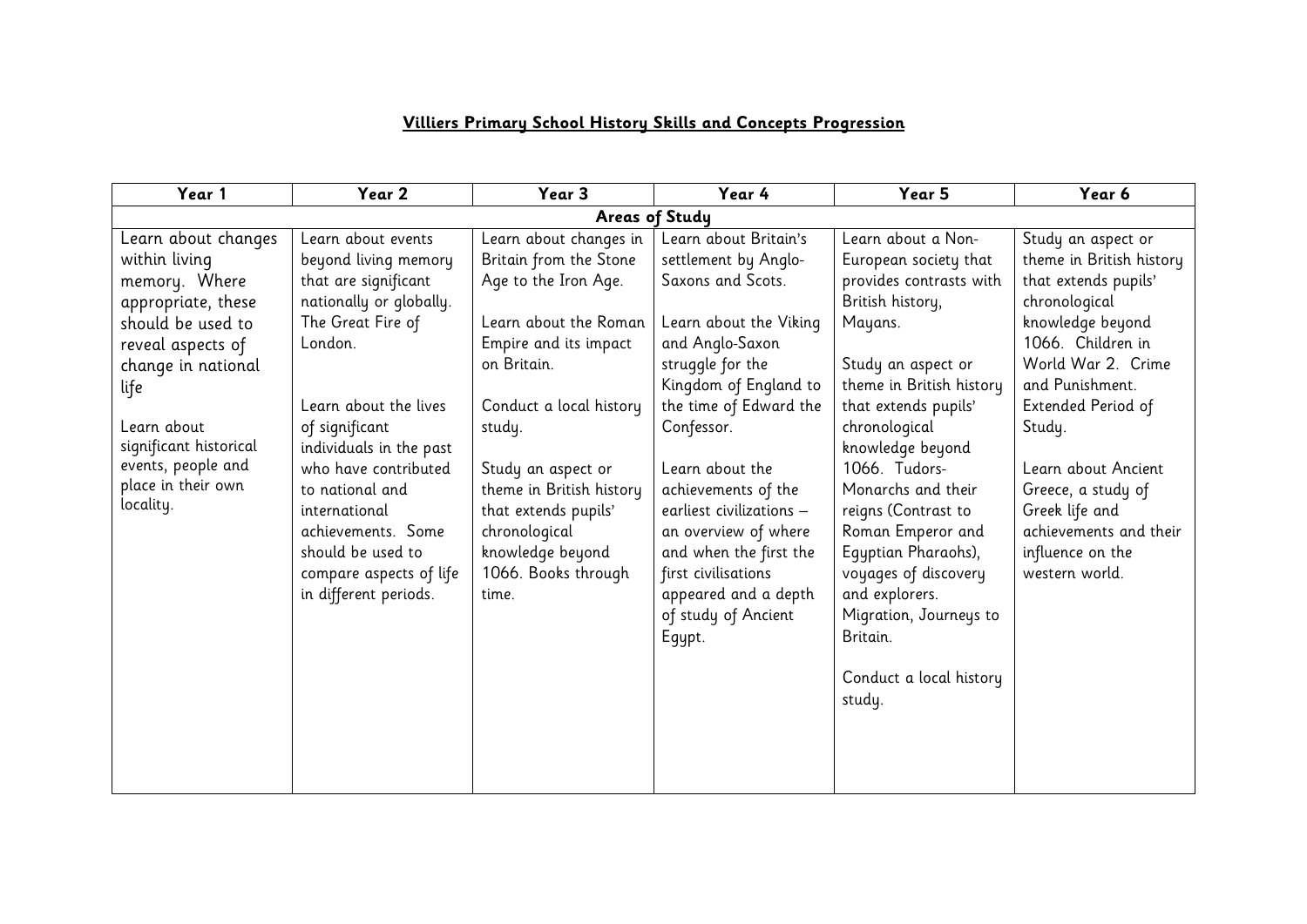| Knowledge and Understanding of Events, People and Changes in the Past |                         |                         |                         |                           |                         |
|-----------------------------------------------------------------------|-------------------------|-------------------------|-------------------------|---------------------------|-------------------------|
| Recall some facts about                                               | Recount the main        | Find out about          | Use evidence to         | Study different aspects   | Find out about beliefs, |
| people/events before                                                  | events from a           | everyday lives of       | reconstruct life in the | of different people -     | behaviour and           |
| living memory, from                                                   | significant event in    | people in time studied  | times studied.          | compare the lives of      | characteristics of      |
| stories of the past.                                                  | history.                | e.g. describe clothes   |                         | different people e.g.     | people, recognising     |
|                                                                       |                         | and buildings.          | Identify key features   | rich/poor or              | that not everyone       |
| Recognise the                                                         | Recognise why people    |                         | and events of the times | men/women.                | shares the same views   |
| difference between past                                               | did things, why events  | Identify reasons for    | studied.                |                           | and feelings.           |
| and present in their                                                  | happened and what       | and results of people's |                         | Examine causes and        |                         |
| own and others' lives.                                                | happened as a result    | actions.                | Look for cause and      | results of great events   | Make links between      |
|                                                                       |                         |                         | effects.                | and the impact on         | some of the features of |
| Say why people may                                                    | Identify differences    | Understand why people   |                         | people.                   | past societies. (e.g.   |
| have acted the way                                                    | between ways of life at | may have wanted to      | Offer a reasonable      |                           | religion, houses,       |
| they did.                                                             | different times.        | do something.           | explanation for some    | Compare life in early     | society, technology.)   |
|                                                                       |                         |                         | events.                 | and late 'times' studied. |                         |
|                                                                       |                         |                         |                         |                           | Give detailed           |
|                                                                       |                         |                         | Describe how some of    | Compare an aspect of      | descriptions how some   |
|                                                                       |                         |                         | the things I have       | life with the same        | of the things studied   |
|                                                                       |                         |                         | studied from the past   | aspect in another         | from the past           |
|                                                                       |                         |                         | affect/influence life   | period.                   | affect/influence life   |
|                                                                       |                         |                         | today.                  |                           | today.                  |
|                                                                       |                         |                         |                         | Compare an aspect in      |                         |
|                                                                       |                         |                         | Identify some           | the past to today.        | Write another           |
|                                                                       |                         |                         | similarities and        |                           | explanation of a past   |
|                                                                       |                         |                         | differences.            |                           | event in terms of cause |
|                                                                       |                         |                         |                         |                           | and effect using        |
|                                                                       |                         |                         |                         |                           | evidence to support     |
|                                                                       |                         |                         |                         |                           | and illustrate their    |
|                                                                       |                         |                         |                         |                           | explanation.            |
|                                                                       |                         |                         |                         |                           |                         |
|                                                                       |                         |                         |                         |                           | Know key dates,         |
|                                                                       |                         |                         |                         |                           | characters and events   |
|                                                                       |                         |                         |                         |                           | of times studied.       |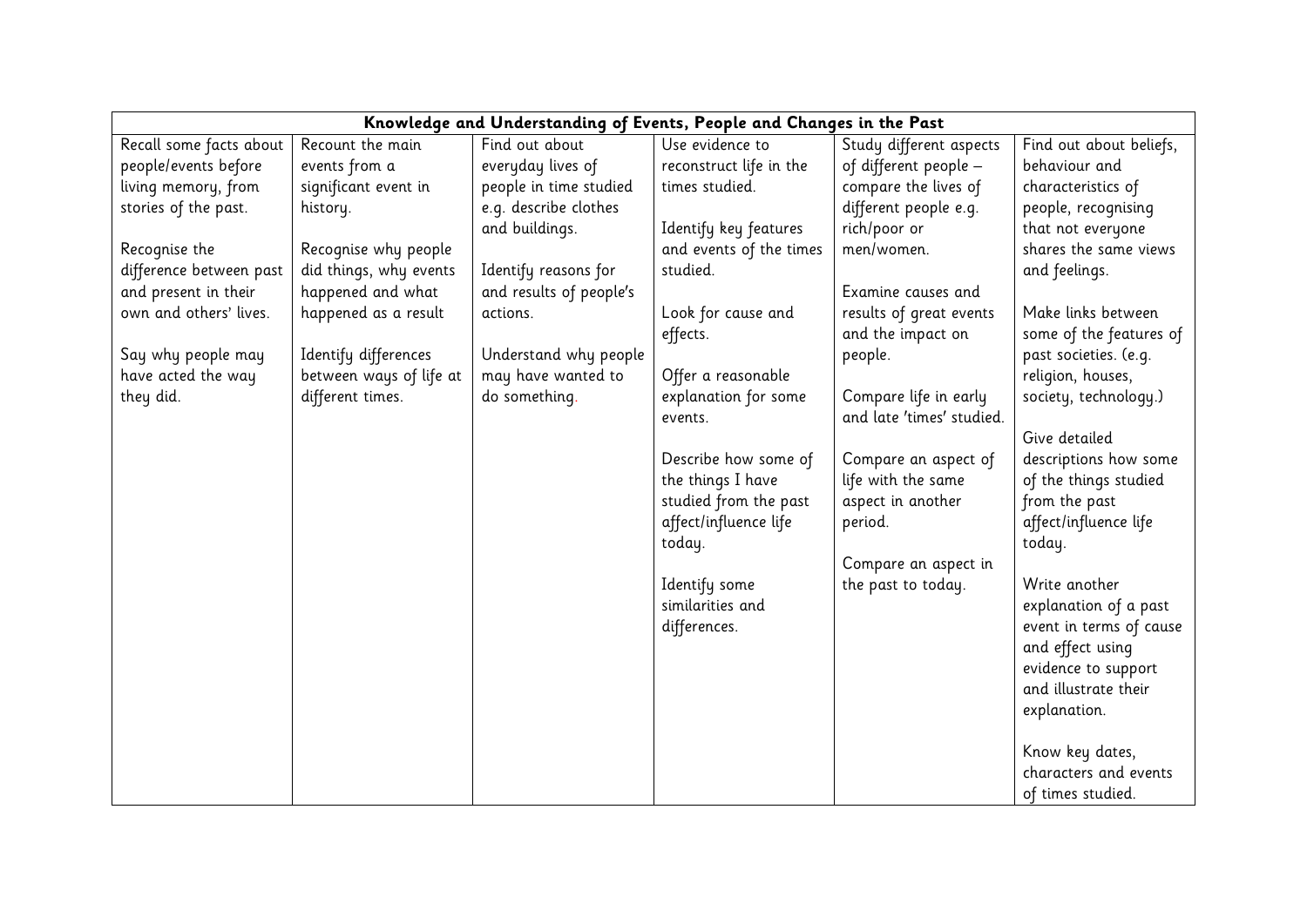| <b>Chronological Understanding</b> |                         |                         |                                        |                         |                         |
|------------------------------------|-------------------------|-------------------------|----------------------------------------|-------------------------|-------------------------|
| Sequence events in                 | Sequence photographs    | Understand that a       | Place events from                      | Order significant       | Order significant       |
| their life.                        | etc. from different     | timeline can be divided | period studied on time<br>line.        | events, movements and   | events, movements and   |
|                                    | periods of their life.  | into BC (Before Christ) |                                        | dates on a timeline.    | dates on a timeline.    |
| Understand the                     |                         | and AD (Anno Domini).   | Use terms related to                   |                         |                         |
| difference between                 | Describe memories of    |                         | the period and begin to<br>date events | Use relevant terms and  | Use relevant dates and  |
| things that happened               | key events in lives.    | Use dates and terms     |                                        | period labels.          | terms.                  |
| in the past and the                |                         | related to the study    |                                        |                         |                         |
| present.                           | Understand and use      | unit and passing of     |                                        | Make comparisons        | Sequence up to 10       |
|                                    | the words past and      | time.                   |                                        | between different times | events on a time line.  |
| Sequence 3 or 4                    | present when telling    |                         |                                        | in the past             |                         |
| objects or artefacts               | others about an event.  | Sequence several        |                                        |                         | Identify and compare    |
| from distinctly                    |                         | events or artefacts     |                                        |                         | changes within and      |
| different periods of               | Use a timeline to place |                         |                                        |                         | across different        |
| time.                              | important events.       |                         |                                        |                         | periods.                |
|                                    |                         |                         |                                        |                         |                         |
| Match objects to                   |                         |                         |                                        |                         | Understand how some     |
| people of different                |                         |                         |                                        |                         | historical events       |
| ages.                              |                         |                         |                                        |                         | occurred concurrently   |
|                                    |                         |                         |                                        |                         | in different locations  |
| Use words and                      |                         |                         |                                        |                         | i.e. Ancient Greece and |
| phrases such as: now,              |                         |                         |                                        |                         | Ancient Egypt.          |
| yesterday, last week,              |                         |                         |                                        |                         |                         |
| when I was younger,                |                         |                         |                                        |                         |                         |
| a long time ago, a                 |                         |                         |                                        |                         |                         |
| very long time ago,                |                         |                         |                                        |                         |                         |
| before I was born.                 |                         |                         |                                        |                         |                         |
| When my                            |                         |                         |                                        |                         |                         |
| parents/carers were                |                         |                         |                                        |                         |                         |
| young.                             |                         |                         |                                        |                         |                         |
|                                    |                         |                         |                                        |                         |                         |
| Use a timeline to                  |                         |                         |                                        |                         |                         |
| place important                    |                         |                         |                                        |                         |                         |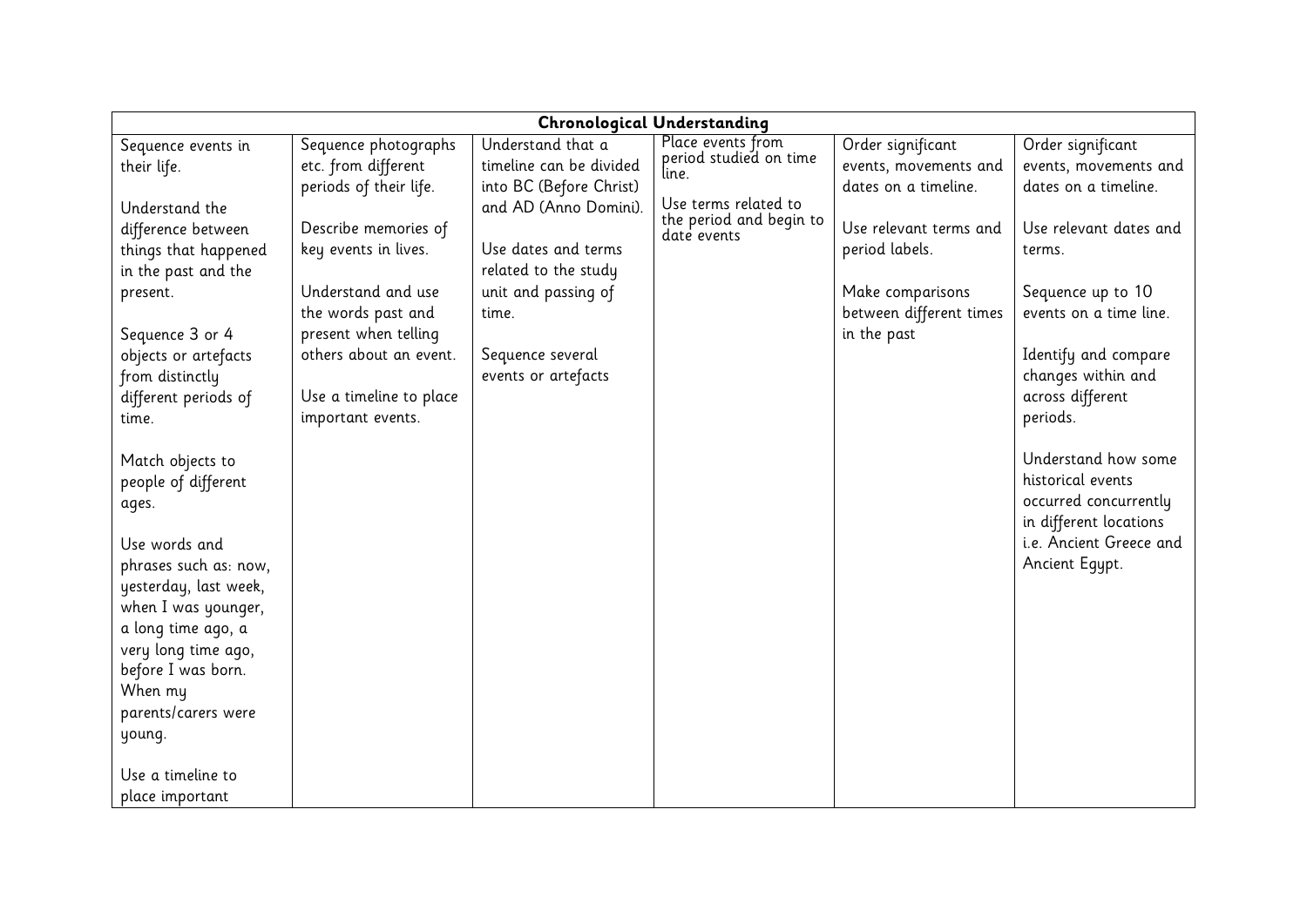| events.                                                                                                                                                                                                                                                                                                                            |                                                                                                                                                                                                                             |                                                                                                                                                                                                                                                             |                                                                                                                                                                                                                                            |                                                                                                                                                                                                                                                                               |                                                                                                                                                                                                                                                                       |
|------------------------------------------------------------------------------------------------------------------------------------------------------------------------------------------------------------------------------------------------------------------------------------------------------------------------------------|-----------------------------------------------------------------------------------------------------------------------------------------------------------------------------------------------------------------------------|-------------------------------------------------------------------------------------------------------------------------------------------------------------------------------------------------------------------------------------------------------------|--------------------------------------------------------------------------------------------------------------------------------------------------------------------------------------------------------------------------------------------|-------------------------------------------------------------------------------------------------------------------------------------------------------------------------------------------------------------------------------------------------------------------------------|-----------------------------------------------------------------------------------------------------------------------------------------------------------------------------------------------------------------------------------------------------------------------|
| <b>Interpretations of History</b>                                                                                                                                                                                                                                                                                                  |                                                                                                                                                                                                                             |                                                                                                                                                                                                                                                             |                                                                                                                                                                                                                                            |                                                                                                                                                                                                                                                                               |                                                                                                                                                                                                                                                                       |
| Use stories to<br>encourage children to<br>distinguish between<br>fact and fiction.<br>Compare adults talking<br>about the past - how<br>reliable are their<br>memories?                                                                                                                                                           | Compare 2 versions of<br>a past event.<br>Compare pictures or<br>photographs of people<br>or events in the past.<br>Discuss reliability of<br>photos/<br>accounts/stories.                                                  | Identify and give<br>reasons for different.<br>ways in which the past<br>is represented.<br>Distinguish between<br>different sources -<br>compare different<br>versions of the same<br>story.                                                               | Look at the evidence<br>available.<br>Begin to evaluate the<br>usefulness of different<br>sources.<br>Use text books and<br>historical knowledge.                                                                                          | Compare accounts of<br>events from different<br>sources $-$ fact or<br>fiction.<br>Offer some reasons for<br>different versions of<br>events.                                                                                                                                 | Link sources and work<br>out how conclusions<br>were arrived at.<br>Consider ways of<br>checking the accuracy<br>of interpretations - fact<br>or fiction and opinion.<br>Be aware that different<br>evidence will lead to<br>different conclusions.                   |
|                                                                                                                                                                                                                                                                                                                                    |                                                                                                                                                                                                                             |                                                                                                                                                                                                                                                             | <b>Historical Enquiry</b>                                                                                                                                                                                                                  |                                                                                                                                                                                                                                                                               |                                                                                                                                                                                                                                                                       |
| Find answers to simple<br>questions about the<br>past from sources of<br>information e.g.<br>artefacts. Ask<br>questions i.e, "Which<br>things are old and<br>which are new?" or<br>"What were people<br>doing?"<br>Look at objects from<br>the past and ask<br>questions i.e, "What<br>were they used for?"<br>and try to answer. | Use a source - observe<br>or handle sources to<br>answer questions about<br>the past on the basis of<br>simple observations.<br>Ask questions about<br>the past. Use a wide<br>range of information to<br>answer questions. | Use a range of sources<br>to find out about a<br>period.<br>Observe small details -<br>artefacts, pictures.<br>Select and record<br>information relevant to<br>the study.<br>Begin to use the library<br>and internet for<br>research.<br>Devise questions. | Use evidence to build<br>up a picture of a past<br>event.<br>Choose relevant<br>material to present a<br>picture of one aspect of<br>life in time past.<br>Ask a variety of<br>questions.<br>Use the library and<br>internet for research. | Begin to identify<br>primary and secondary<br>sources.<br>Use evidence to build<br>up a picture of a past<br>event to answer<br>questions, realising that<br>there is often not a<br>single answer to<br>historical questions.<br>Select relevant sections<br>of information. | Recognise primary and<br>secondary sources.<br>Devise historically valid<br>questions.<br>Use a range of sources<br>to find out about an<br>aspect of time past.<br>Suggest omissions and<br>the means of finding<br>out.<br>Bring knowledge<br>gathered from several |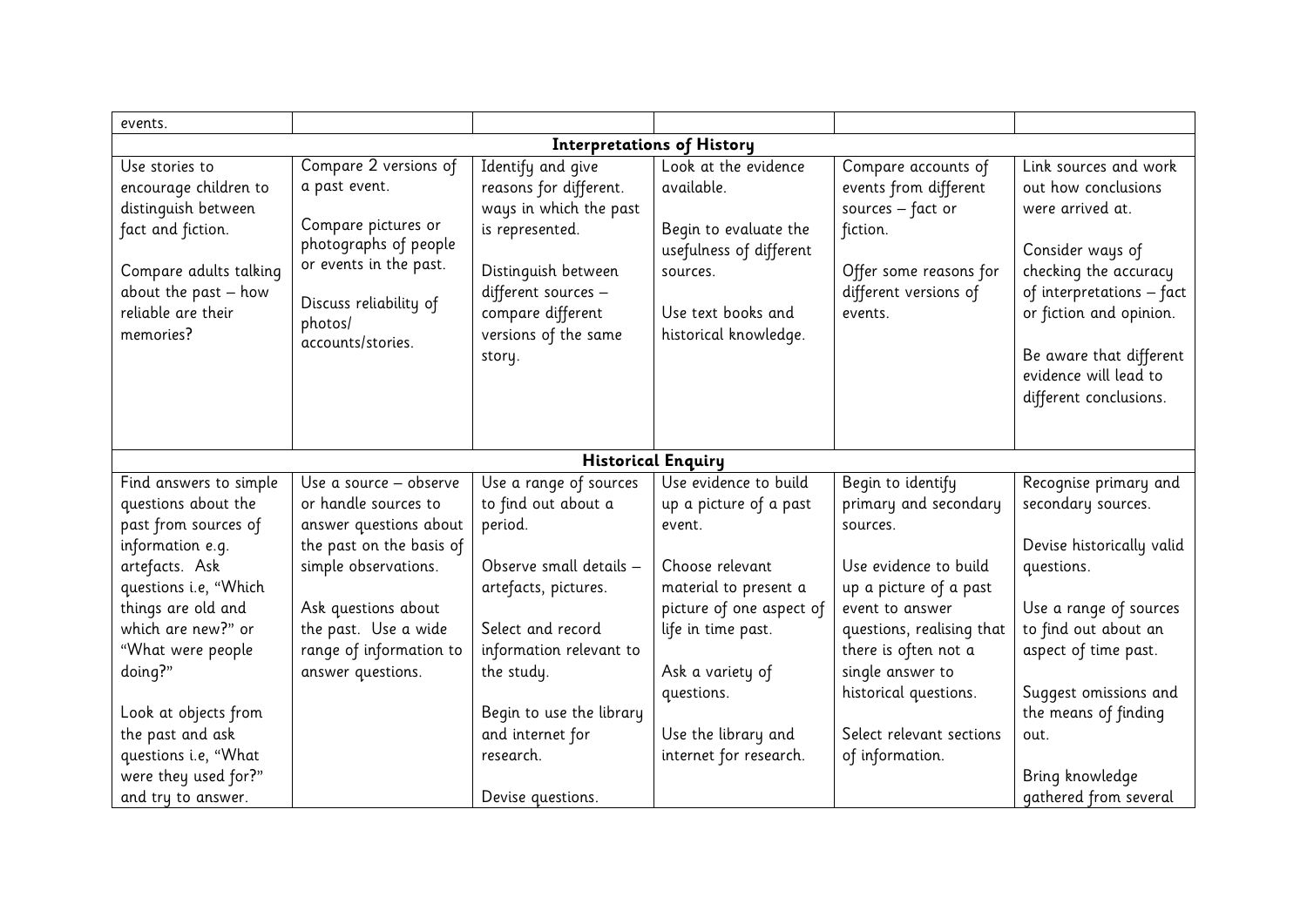|                        |                         |                        |                                | Use the library and      | sources together in a     |
|------------------------|-------------------------|------------------------|--------------------------------|--------------------------|---------------------------|
| Begin to ask questions |                         |                        |                                | internet for research    | fluent account.           |
| about the past.        |                         |                        |                                | with increasing          |                           |
|                        |                         |                        |                                | confidence.              | Choose reliable sources   |
|                        |                         |                        |                                |                          | of evidence to answer     |
|                        |                         |                        |                                | Begin to devise          | questions, realising that |
|                        |                         |                        |                                | historically valid       | there is often not a      |
|                        |                         |                        |                                | question.                | single answer to          |
|                        |                         |                        |                                |                          | historical questions.     |
|                        |                         |                        | Organisation and Communication |                          |                           |
| Sort events or objects | Describe objects,       | Communicate ideas      | Communicate ideas              | Communicate ideas        | Communicate ideas         |
| into groups (i.e. then | people or events in     | about the past using   | about the past using           | from the past using      | from the past using       |
| and now.               | history.                | different genres of    | different genres of            | different genres of      | different genres of       |
|                        |                         | writing, drawing,      | writing, drawing,              | writing, drawing,        | writing, drawing,         |
| Use timelines to order | Use timelines to order  | diagrams, data-        | diagrams, data-                | diagrams, data-          | diagrams, data-           |
| events or objects.     | events or objects or    | handling, drama role-  | handling, drama role-          | handling, drama role-    | handling, drama role-     |
|                        | place significant       | play, storytelling and | play, storytelling and         | play, storytelling and   | play, storytelling and    |
| Talk, write and draw   | people.                 | using ICT.             | using ICT.                     | using ICT.               | using ICT.                |
| about things from the  |                         |                        |                                |                          |                           |
| past.                  | Communicate ideas       |                        |                                | Plan and present a self- | Plan and present a self-  |
|                        | about people, objects   |                        |                                | directed project or      | directed project or       |
|                        | or events from the past |                        |                                | research about the       | research about the        |
|                        | in speaking, writing,   |                        |                                | studied period.          | studied period.           |
|                        | drawing, role-play,     |                        |                                |                          |                           |
|                        | storytelling and using  |                        |                                |                          |                           |
|                        | ICT.                    |                        |                                |                          |                           |